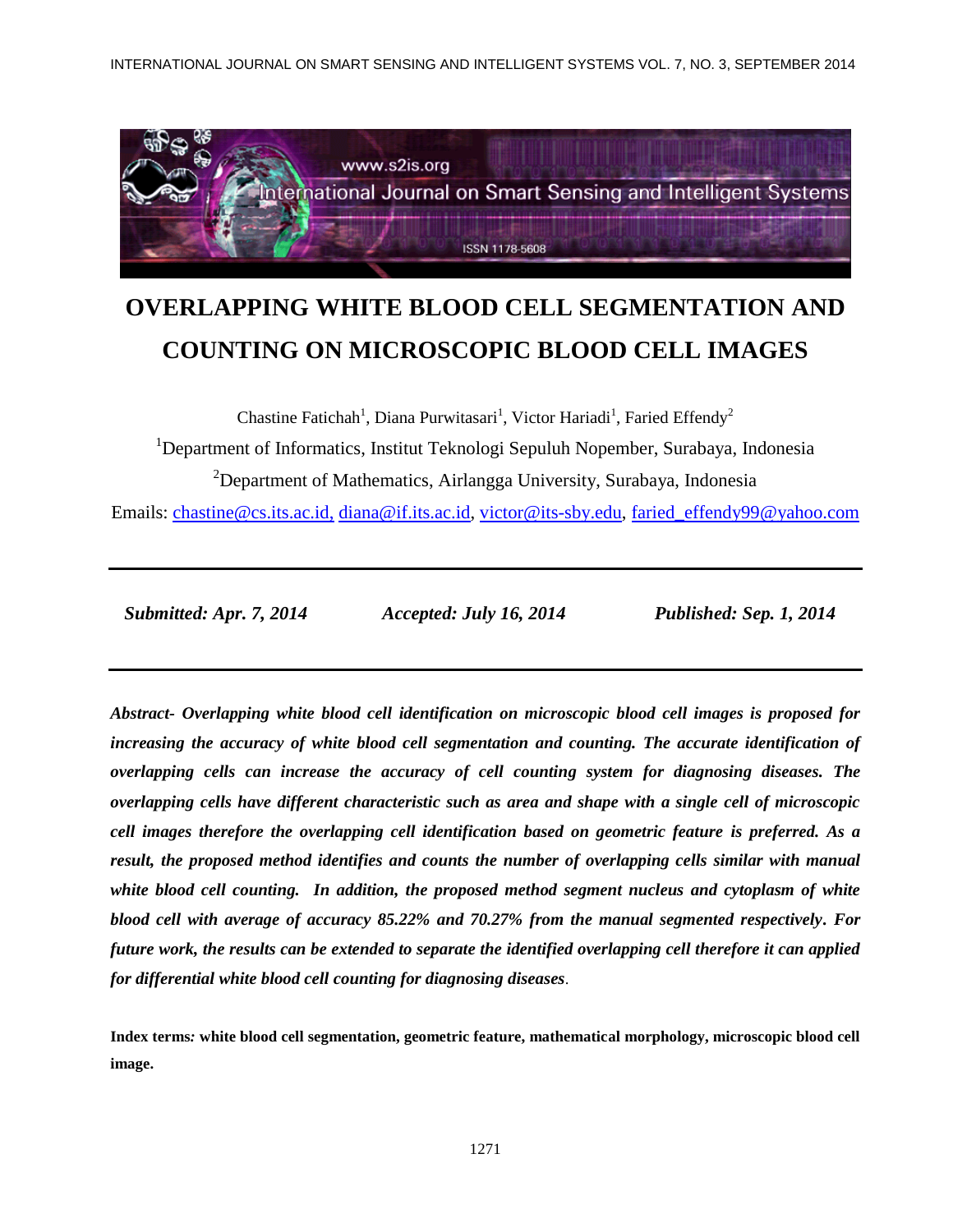#### I. INTRODUCTION

The number of red blood cells (RBC) or white blood cell (WBC) can provide information about several types of diseases such as leukemia, anemia, and dehydration. The leukemia and anemia decrease the number of red blood cells, in contrast to dehydration increase the number of red blood cells. The accuracy of blood cell counting is a very important factor of disease treatment. The fault diagnosis affects medical treatment to be performed. The counting of different classes of whiteblood-cell (WBC) is one of the most frequently performed blood tests and it plays an important role in the diagnosis of diseases such as anemia, leukemia, and HIV [1]. Manual differential counting by an expert is imprecise, difficult to reproduce, and subjective. In addition, it is tedious and time consuming to locate, classify and count WBC types. Therefore, the automatic WBC differential counting system is preferred [2]. How to design a low-cost and reliable recognition system has become a hot topic in the area of image processing [3, 4, 5, 6]. The segmentation process of WBC images is a crucial process in the automatic WBC counting system. Therefore, accurate segmentation method is necessary to obtain the best results for WBC classification [2].

There are some works on white blood cell image segmentation. Combined binary morphology and fuzzy c-means algorithms for WBC image segmentation are used in [7]. Active contour approaches for WBC image segmentation reported in [1, 8]. Recently, there are researches on segmentation of microscopic cell image using color and texture feature approach [9] and combination of the fuzzy morphology and binary morphology for nucleus and cytoplasm segmentation is proposed in [2, 10]. The region finding the algorithms that use the clustering algorithms require considerable computational time and the contour-detection algorithms rely on the discontinuity of image intensities since they are sensitive to noisy images [2]. In addition, due to the characteristics of cell images, in which not all cell boundaries are sharp, it is difficult to extract all the edge information [10]. There are cell images with low-contrast among cell elements and varieties of color that make cell elements difficult to distinguish such as the cytoplasm region may be as dark as the nucleus region or as bright as the background [2]. However, the overlapping cell identification on white blood cell image segmentation is still challenging problem for researchers. The overlapped of cells can decreased the accuracy of segmentation especially for counting the number of cells [2]. There are some works on overlapped cell identification that are available in the literature [11 - 14],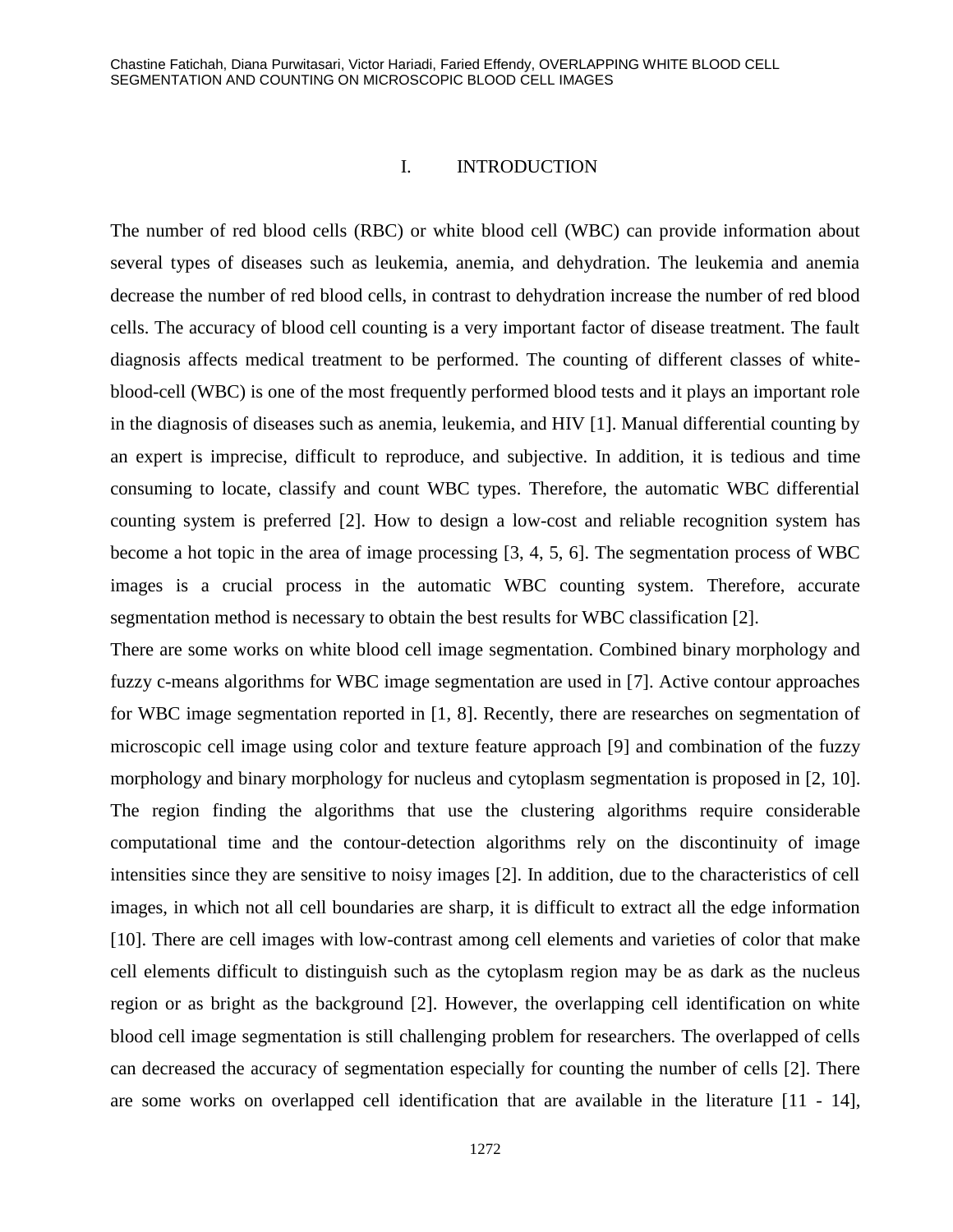however, the literature are not focus on white blood cell image segmentation. The literatures [11 -14] focus on fungi spore images, fluorescence microscopy images, immunofluorescence images, and cervical cells images respectively. The literature [11] use fungi spore images and use a combination of graph segmentation technique and thresholding algorithm for cell segmentation and use corner detection algorithm to identify the touching cells. The literature [12] uses the watershed algorithm to segment overlapping and aggregating cells and uses significant concavity points to identify the overlapping/aggregating cells of normal/pathological nuclei cells. In case of overlapping nuclei, the grey level intensity is far higher in the area of overlapping than the mean intensity of the connected component [12]. The literature [13] uses a two stage graph cut based model for segmentation of touching cell nuclei in fluorescence microscopy images. The literature [14] uses an unsupervised Bayesian classification scheme for separating overlapped nuclei of immunofluorescence and cervical cells images. There are two approaches on overlapped cell identification, i.e. region based and boundary based [14]. The region based approaches are based on size or pixel numbers of region. Boundary based are identification based on shape such as curve, the weakness of boundary based is when the point arch unidentified object correctly, nor with boundary based have inaccuracies when the limit (threshold) size of the object does not properly [14]. Due to the characteristic of overlapped white blood cell have large area, ellipse shape, and different intensity on intersect area of overlapping cells. The combination of region and boundary based is used to identify the overlapping cell in this paper.

The overlapping cell of white blood cell image identification is very important for increasing the accuracy of white blood cell counting. Most of overlapped white blood cells have overlapping on nucleus region. Based on this problem, this paper proposes a scheme for white blood cell image segmentation that it includes to identify the overlapping cells. The proposed scheme for white blood cell segmentation are divided three process i.e. nucleus segmentation, overlapped cell identification, and cytoplasm segmentation. The first process is nucleus segmentation because easier to identify the location of white blood cell and overlapped cell using the nucleus. We use fuzzy morphology approach for nucleus segmentation as reference [2]. For overlapped cell identification, the combination of region and boundary based approaches is used. Based on the statistical analysis, the overlapped cells are larger and more oval than the single cells. Therefore the geometry features such as area and eccentricity are used in this paper to identify the overlapping cells. After identify the nucleus and overlapped cells, the final process is cytoplasm segmentation. The binary morphology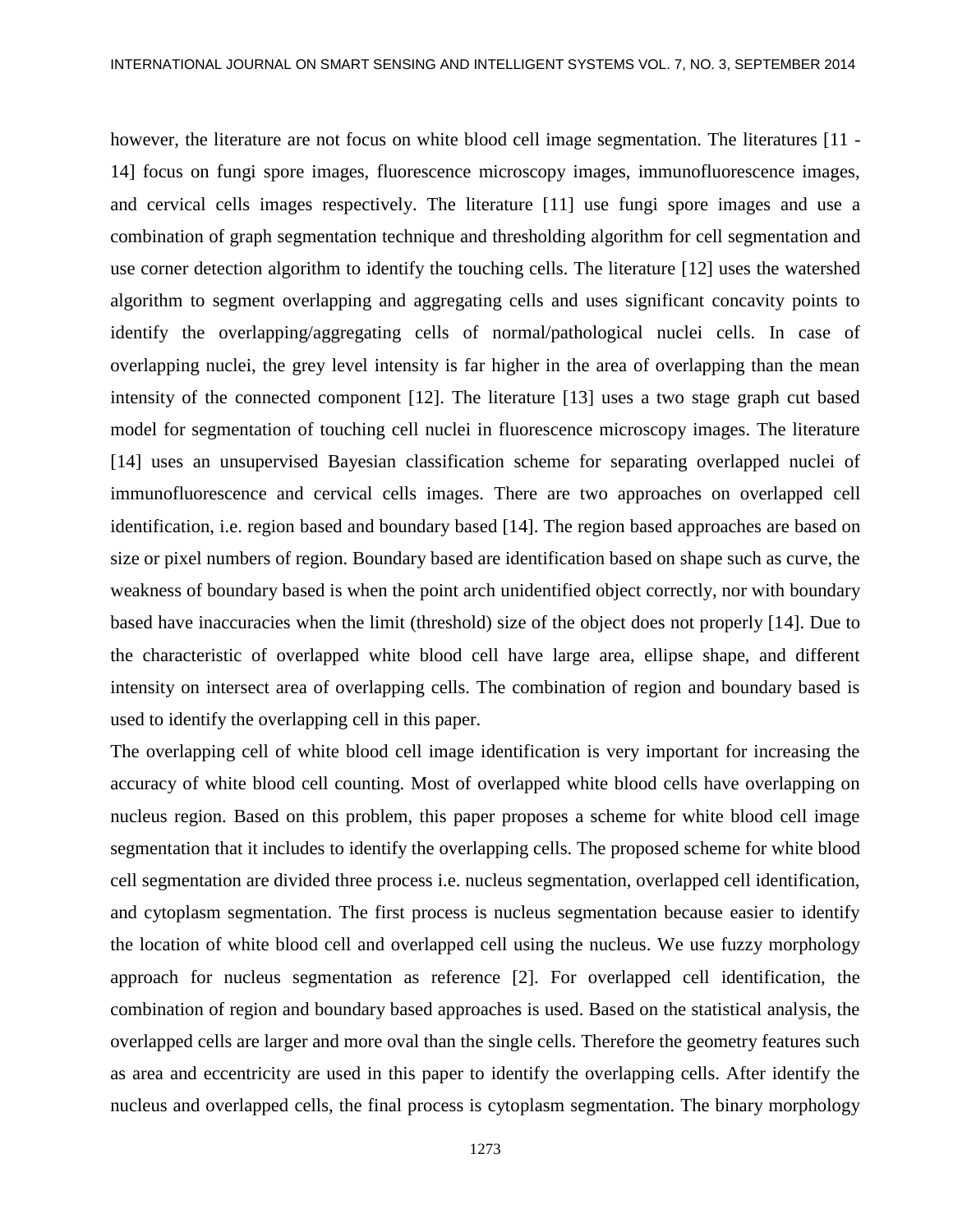using structuring element with size based on the granulometric size distribution of red blood cells is used for cytoplasm segmentation [2]. The final result of white blood cell segmentation is combination the result of nucleus segmentation with identified overlap cell and the result of cytoplasm segmentation. To evaluate the performance of the proposed method, the 7 microscopic blood cell images are used for white blood cell segmentation. The accuracy of white blood cell segmentation is compared with manual segmentation.

The paper is organized as follows. The white blood cell image segmentation scheme is introduced in Section 2. The overlapped cells identification on white blood segmentation based on geometric features is proposed in Section 3. Experiments on white blood cell segmentation are shown in Section 4. Finally, the conclusion of paper in Section 5.

# II. THE WHITE BLOOD CELL (WBC) SEGMENTATION

The white-blood-cell (WBC) segmentation is a part of automatic WBC differential counting system. The automatic WBC differential counting system helps a doctor or hematologist in diagnosing diseases such as anemia, leukemia and HIV easily, accurately, and fast [2]. The accurate WBC segmentation on microscopic blood cell images can increase the accuracy of WBC counting system. Our proposed scheme of WBC segmentation is presented in Fig. 1.

The input of the WBC segmentation is a microscopic blood cell image that is usually color images. The microscopic blood cell images are obtained from white blood cell image or leukemia image samples. As shown in Fig. 1, there are three objects on the microscopic cell image i.e. red blood cell (RBC), white blood cell (WBC), and background. The white blood cell objects have dominant colors that are shown in violet color. The white blood cell object contain two regions i.e. nucleus and cytoplasm. Most of overlapped white blood cells have overlapping on nucleus region. Therefore, the first step is nucleus segmentation and the next step is overlapped cell identification. The overlapped cell identification step is used to identify the overlapped cell and the number of cell. The third step is cytoplasm segmentation that it segment cytoplasm of WBC on microscopic blood cell images. And the final step is results combination of nucleus segmentation with overlapped identification and cytoplasm segmentation. The results of WBC segmentation represent each of WBC objects into nucleus and cytoplasm region as presented in Figure 1. The segmented nucleus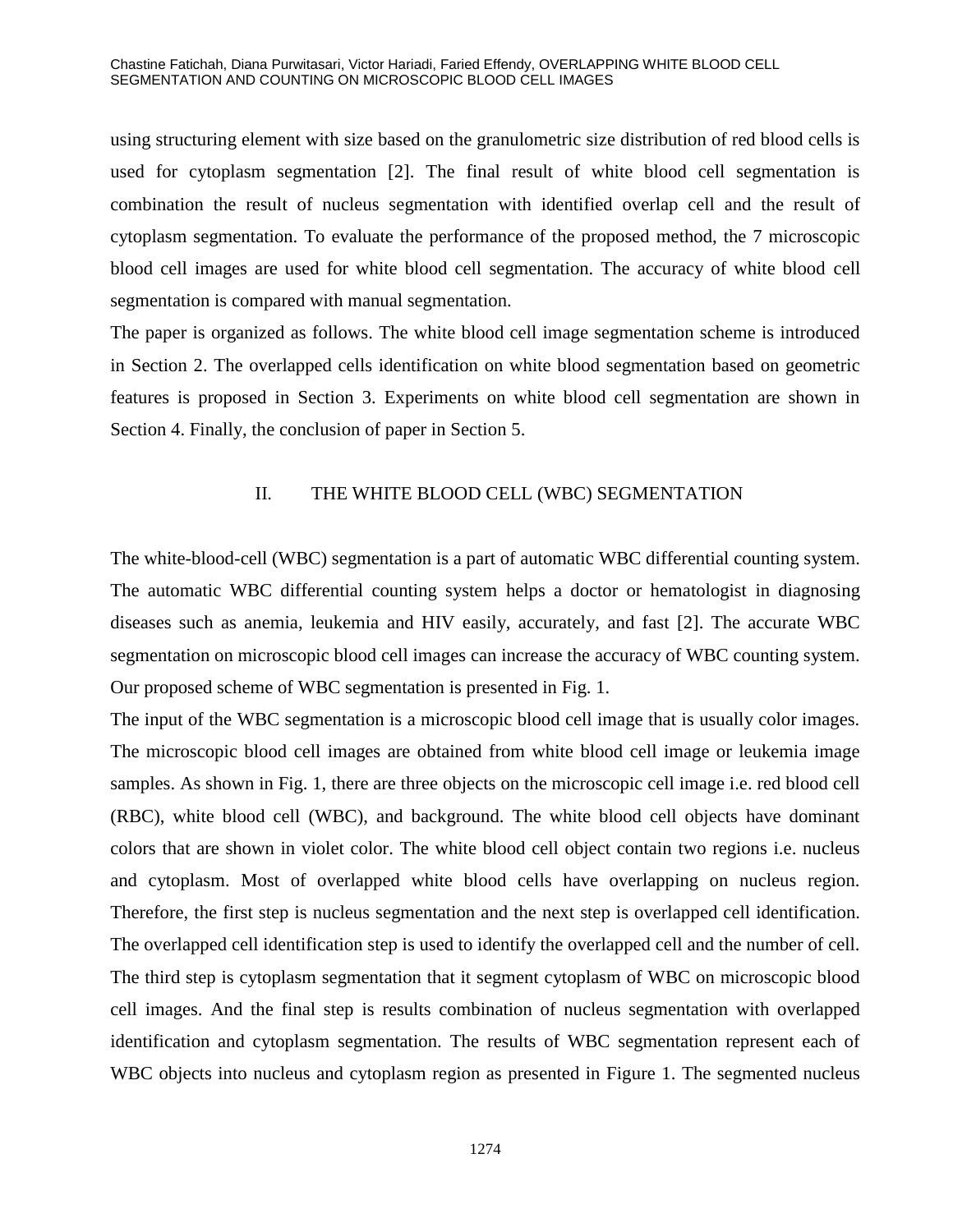region is shown in black and the segmented cytoplasm region is shown in grey. The identified and the number of overlapping cell are shown in red rectangle and blue number.



Figure 1. The white blood cell (WBC) segmentation scheme

The nucleus region of white blood cell object on the microscopic blood cell image usually have dominant color than cytoplasm region and therefore, it is easier to identify the WBC object through identified nucleus. In addition, the nucleus segmentation is an important algorithm for achieving WBC image segmentation accurately [2]. Therefore, the accurate nucleus segmentation is needed to identify the type of WBC. In our proposed scheme, the nucleus segmentation is the first step of WBC segmentation see in Fig. 1. In addition, we assume that it easier to identify the overlapped cell from identified nucleus. Because overlapped cells are generally on nucleus region.

We use fuzzy morphology approach for nucleus segmentation that it has been done by reference [2]. The fuzzy morphology has been proposed by Deng and Heijmans [15] that adopts the fuzzy logic approach to gray-scale morphology and combines it with the concepts of adjunctions. They use notions from fuzzy logic to extend binary morphology to gray-level images. The fuzzy morphological operators can be defined by means of fuzzy logic [16-21]. Let A and B belong to the set of parts of the image. The fuzzy erosion of an image f can be defined by a structuring element B, in a point x:

$$
\varepsilon^F(f, B)(x) := \frac{\inf}{\sup} \{ I(B(y)), f(y) \} \tag{1}
$$

Then, the fuzzy dilation of an image f can be defined by structuring element B, in a point x:

$$
\delta^F(f, B)(x) := \frac{\sup}{y \in f} \{ I(B(y)), f(y) \} \tag{2}
$$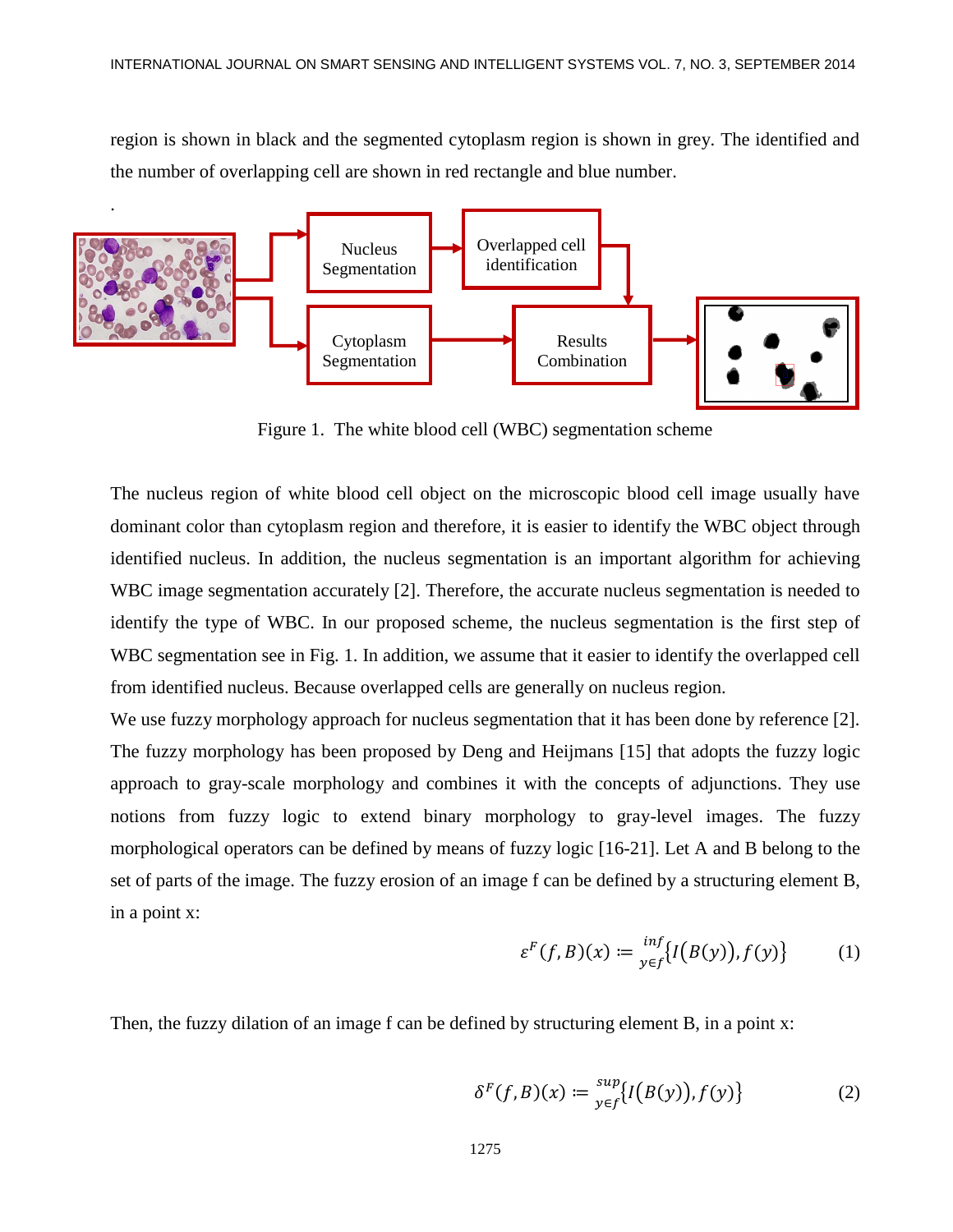Following the steps of morphological theory, fuzzy opening is expressed as

$$
\gamma^F(f, B)(x) \coloneqq \delta^F(\varepsilon^F(f, B), B) \tag{3}
$$

and fuzzy closing is expressed as

$$
\Phi^F(f, B)(x) \coloneqq \varepsilon^F(\delta^F(f, B), B) \tag{4}
$$

The first process of nucleus segmentation is providing an input WBC image and a structuring element image with a size of  $3\times3$  pixels that it taken from nucleus information color are given. Then, an HSV color model is created using the input image and structuring element image. The next process is applying fuzzy dilation-erosion on the HSV color model of the input image by the HSV color model of structuring element. The HSV color model can represent the natural of visual color on images [23]. Then, the fuzzy opening operation is applied to discard small patches or residues [2]. The example result of nucleus segmentation on microscopic blood cell image is shown in Figure 2.



Figure 2. The result of nucleus segmentation (a) original image (b) HSV color space and (c) segmented nucleus

The cytoplasm area is around the nucleus of white blood cell. The literatures [2, 5] use the binary morphology to segment cytoplasm of WBC. The important thing of mathematical morphology method is how to determine the structuring element especially size. The size of structuring element is usually depending on the problem. Therefore, many researches are still focus on how to automate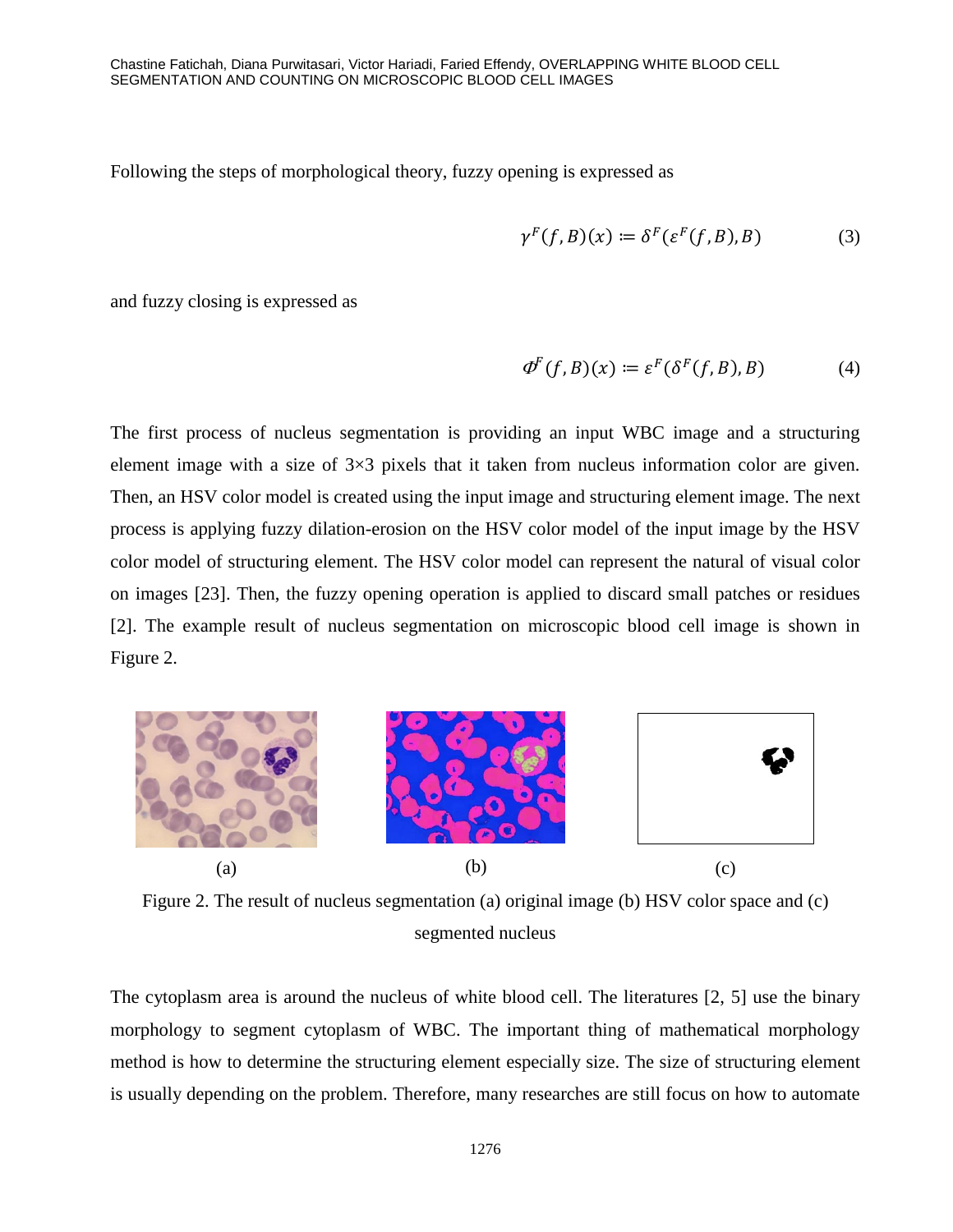the size of structuring element if there are varieties of data [24]. In this paper, the binary morphology using structuring element with size based on the granulometric size distribution of red blood cell is used [2]. The sizes of WBC are usually larger than the sizes of red blood cell (RBC), therefore the size of structuring element is based on the granulometric size distribution of RBC. The granulometric size is defined by granulometry and a size distribution concept that is called size distribution function. The size distribution function of size r indicates the area ratio of the regions whose sizes are greater than or equal to r [2]. The size distribution function of image *X* by structuring element *B* can be expressed as follows:

$$
F_{X,B}(r) = A(X_{tB}) / A(X),\tag{5}
$$

where *r* is the size and *A*() indicates the area of image objects. *rB* is defined by the Minkowski set addition as follows:

$$
rB = B \bigoplus B \bigoplus \ldots \bigoplus B \left( (r-1) \text{ times} \right) \tag{6}
$$

The first process of WBC segmentation computes the granulometric size distribution of RBC from the binary image. The next process creates a binary structuring element with the size distribution of the red blood cell to get the cytoplasm object accurately. The final process is main process of cytoplasm segmentation that it applies the opening operation on the binary input image through binary structuring element. The results of cytoplasm segmentation are whole area of white blood cells. The example result of cytoplasm segmentation on microscopic blood cell image is shown in Figure 3.



Figure 3. The result of Cytoplasm segmentation (a) original image (b) binary image and (c) segmented cytoplasm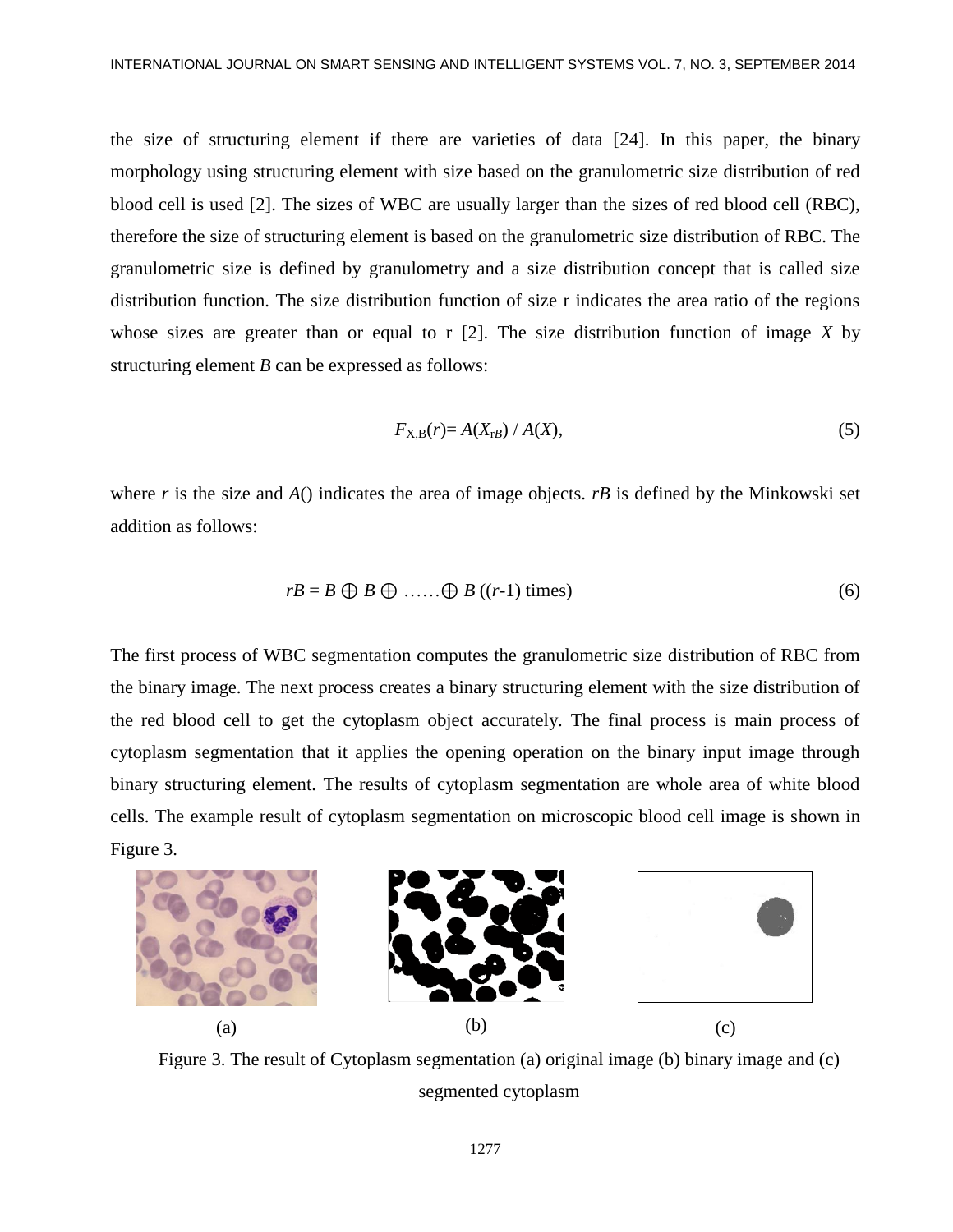# III. THE OVERLAPPED WHITE BLOOD CELL (WBC) IDENTIFICATION BASED ON GEOMETRIC FEATURES

Some works on overlapped cell identification are available in the literature [11-14], however, they are not focus on white blood cell image segmentation. The literature [11] use fungi spore images and use corner detection algorithm to identify the touching cells. The literature [12] uses the watershed algorithm to segment overlapping and aggregating cells and uses significant concavity points to identify the overlapping/aggregating cells of normal/pathological nuclei cells. The literature [13] uses a two stage graph cut based model for segmentation of touching cell nuclei in fluorescence microscopy images. The literature [14] uses an unsupervised Bayesian classification scheme for separating overlapped nuclei of immunofluorescence and cervical cells images. There are varieties of overlapping cell of white blood cell on microscopic blood cell images that are shown in Figure 4. Most of overlapping cells of white blood cell object are around nucleus area. To identify the overlapped cell, a combination of boundary-based and region based approach is used in this paper.

The overlapped cells are usually larger than single cells and have eccentricity close to ellipse. Because of size varieties of white blood cell on microscopic blood cell images, we determine the size and the eccentricity of single cell from input image. Based on the analysis of single cell samples, the single cell have differences in eccentricity between 0 - 0.65 while the overlapped cells have eccentricity above 0.65. To determine the size or area of overlapped cell based on the analysis that the overlapped cells have relatively large area compared to the average single cell. The analysis of area and eccentricity of overlapping cells obtain rules to detect overlapping region of cells. The rules are defined as follows:

a. Region which have an eccentricity  $> 0.65$ 

b. Region which have area  $>$  threshold, with threshold = mean (area) - (0.3  $*$  standard deviation (area)).

Based on the analysis above, the size of overlapped cell are obtained from aggregrating the size of single size. Therefore, we calculate the number of cell of overlapped cell are defined as follows.

$$
n = A / (mean(B) - 0.5 * standard deviation(B))
$$
\n<sup>(7)</sup>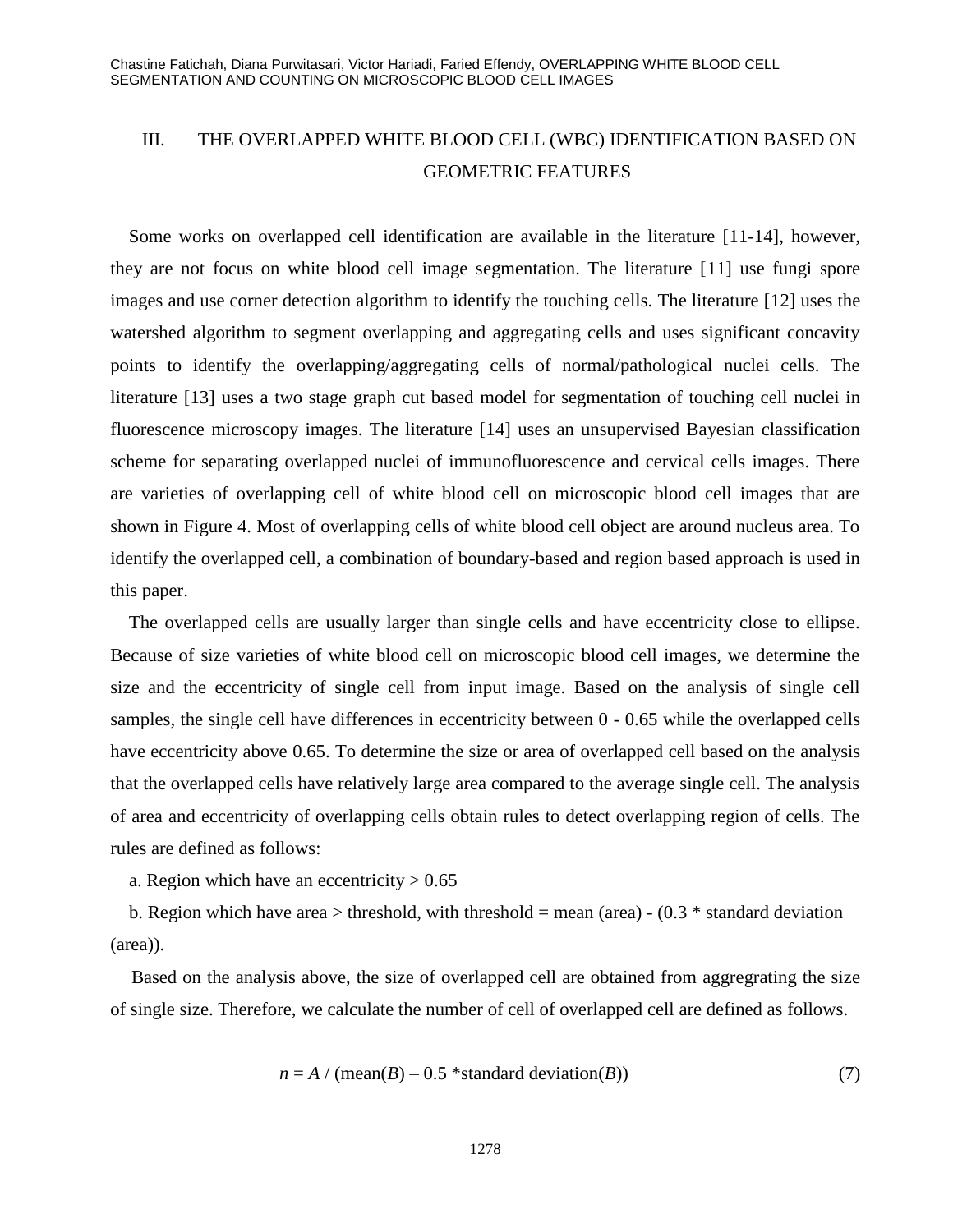where n is number of cells of overlapped cell, *A* is area of overlapped cell and *B* is area of single cell.



Figure 4. Overlapped WBC Identification (a) original image (b) overlapped cell identification

To evaluate the accuray of number of cells on overlapped cell, the result of proposed method are compared with the manual counting. To calculate the accuracy of white blood cell segmentation, the region of overlapped and non overlapped cells are calculate to compare with the white blood cell manual segmentation. The evaluation procedure and the analysis of result are presented in the next section.

# IV. EXPERIMENTAL RESULTS ON WHITE BLOOD CELL SEGMENTATION

To evaluate the performance of the proposed method, a sample of 7 images of the microscopic white-blood-cell (WBC) images and microscopic leukemia image samples are used. The segmentation results of the proposed method are compared with manually segmented images. The manually segmented image is considered to be the correct segmentation result. Manually segmentation of an image is done by marking the nucleus and cytoplasm area on microscopic blood cell images. Figure 5 shows samples of microscopic blood cell image and corresponding manually segmented images. By manual segmentation, the accuracy rate can be quantifiably calculated.

The metrics for evaluating the segmentation accuracy use Precision, False Positive (FP) rate, and False Negative (FN) rate. Precision is calculated as the ratio of the number of pixels that are correct (True Positive/TP) to the number of pixels classified as nucleus or cytoplasm (False Positive/FP). FP is calculated as the ratio of the number of pixels that are incorrect) to the number of pixels classified as nucleus or cytoplasm. FN is calculated as the ratio of the number of pixels that are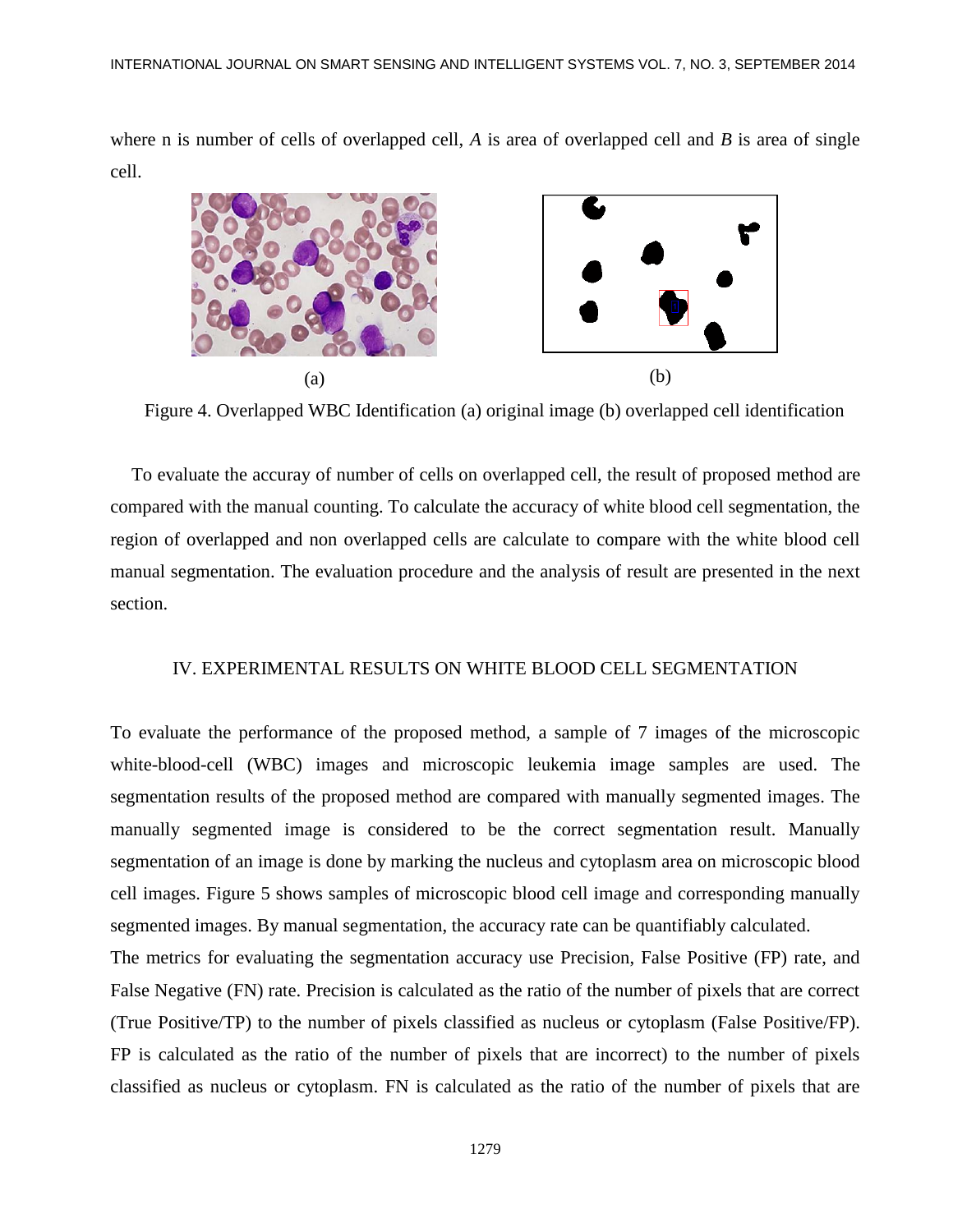#### Chastine Fatichah, Diana Purwitasari, Victor Hariadi, Faried Effendy, OVERLAPPING WHITE BLOOD CELL SEGMENTATION AND COUNTING ON MICROSCOPIC BLOOD CELL IMAGES

incorrectly classified as background to the number of pixels classified as background. The experimental results of WBC image segmentation and the detail information of segmentation results (precision, true positive and false negative) are presented in Table. 1.

The experimental result shows that the highest accuracy is 93.16% for nucleus segmentation and 79.87% for cytoplasm segmentation, respectively. From all result of microscopic blood cell images, we can calculate the average accuracy of nucleus and cytoplasm segmentation. The average accuracy of nucleus segmentation is 85.22% and the average accuracy of cytoplasm segmentation is 70.27%.



Figure 5. Samples of Manual Segmented Microscopic Blood Cell Image (a) original image (b) WBC manual segmented

|               | WBC segmentation accuracy $(\% )$ |           |           |                  |           |           |  |
|---------------|-----------------------------------|-----------|-----------|------------------|-----------|-----------|--|
| <b>Images</b> | <b>Nucleus</b>                    |           |           | <b>Cytoplasm</b> |           |           |  |
|               | <b>Precision</b>                  | <b>FP</b> | <b>FN</b> | <b>Precision</b> | <b>FP</b> | <b>FN</b> |  |
| Image $#1$    | 86.17                             | 13.83     | 0.44      | 74.63            | 25.37     | 0.94      |  |
| Image#2       | 92.16                             | 7.84      | 0.25      | 63.19            | 36.81     | 1.63      |  |
| Image#3       | 83.32                             | 16.68     | 0.17      | 64.42            | 35.58     | 0.56      |  |
| Image#4       | 93.16                             | 6.84      | 0.25      | 75.19            | 24.81     | 1.63      |  |
| Image#5       | 89.21                             | 10.80     | 0.21      | 79.87            | 20.13     | 0.72      |  |
| Image#6       | 71.29                             | 28.71     | 0.13      | 56.46            | 44.54     | 0.79      |  |
| Image#7       | 82.25                             | 17.75     | 0.15      | 78.19            | 22.81     | 0.73      |  |

Table 1. Accuracy of WBC segmentation on microscopic blood cell images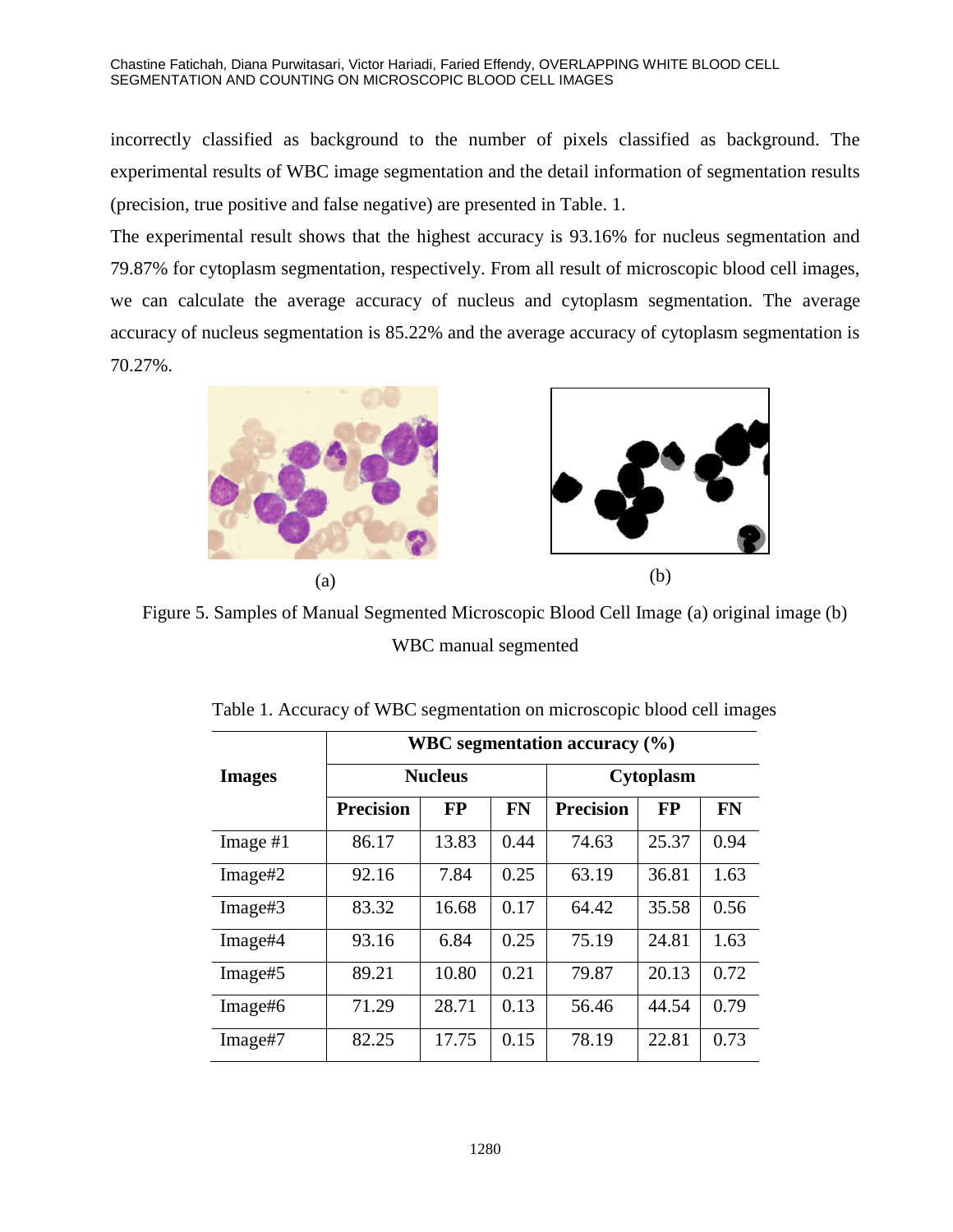The experimental result of each process or phase of WBC image segmentation is visually presented in Figure 6 (a) – (e). The Figure 6 (a) is original image of microscopic blood cell image. Figure 6 (b) is the result of nucleus segmentation and Figure 6 (c) is the result of overlapped cell identification. Figure 6 (d) is the result of cytoplasm segmentation and the final result is WBC segmented by proposed method shown in Figure 6 (e). In addition, the proposed method identifies and counts the number of overlapping cells similar with manual white blood cell counting as shown in Table 2. From all of microscopic blood cell images, there are two images that did not obtain 100% correctly counting.





Figure 6. The experimental results of WBC Segmentation on Microscopic Blood Cell Image (a) original image (b) segmented nucleus (c) identified overlapped cell (d) segmented cytoplasm (e) WBC segmented by proposed method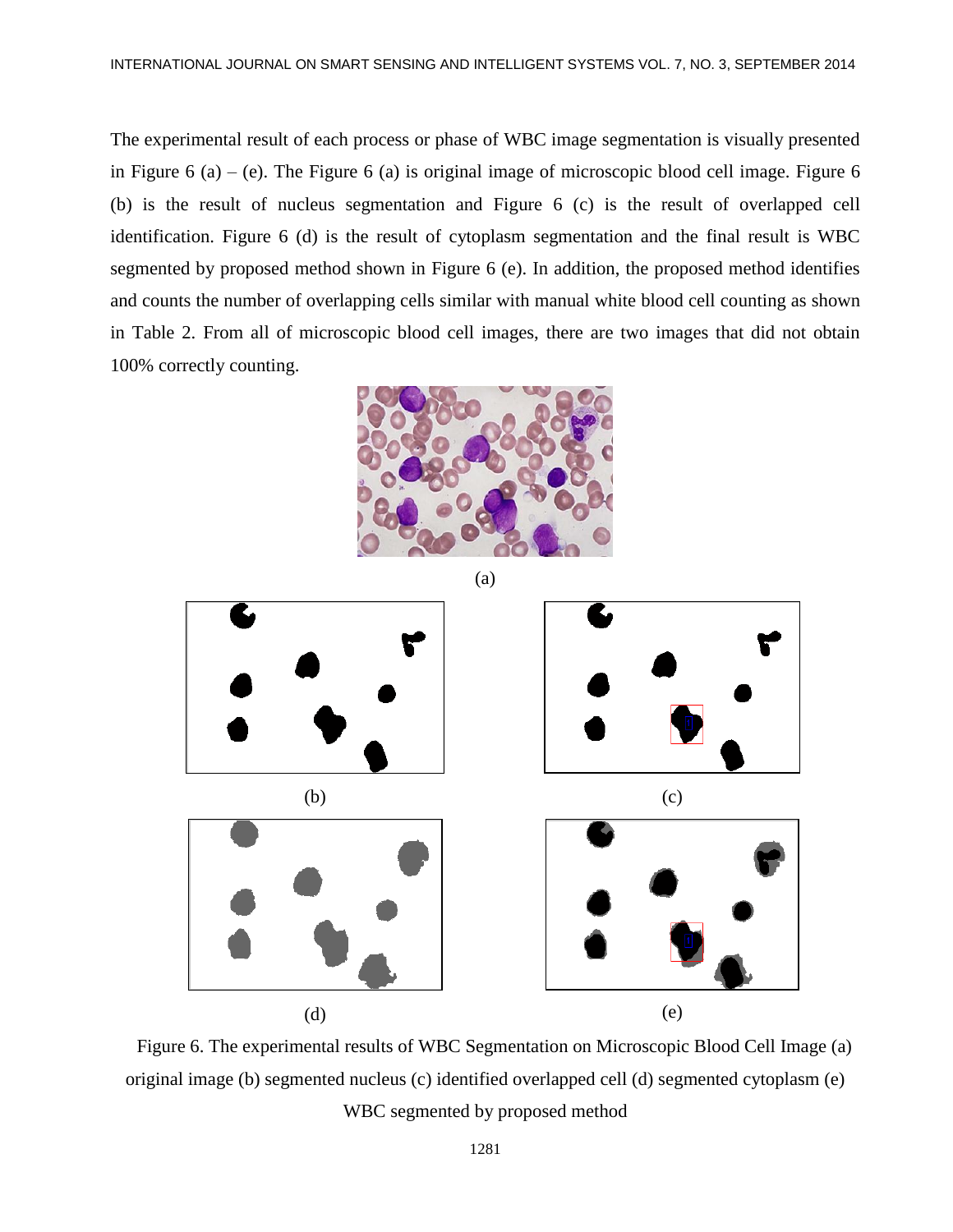Chastine Fatichah, Diana Purwitasari, Victor Hariadi, Faried Effendy, OVERLAPPING WHITE BLOOD CELL SEGMENTATION AND COUNTING ON MICROSCOPIC BLOOD CELL IMAGES

| Images     | <b>Manual Counting</b> | Proposed Method Accuracy |      |
|------------|------------------------|--------------------------|------|
| Image $#1$ | 19                     | 19                       | 100% |
| Image $#2$ | 9                      | 9                        | 100% |
| Image $#3$ | 8                      | 8                        | 100% |
| Image #4   | 12                     | 12                       | 100% |
| Image #5   | 13                     | 13                       | 100% |
| Image #6   | 14                     | 13                       | 92%  |
| Image #7   | 13                     | 12                       | 92%  |

Table 2. WBC Counting Accuracy of Proposed Method

The experimental result of some samples of WBC image are visually presented in Figure 7 that (a, c, e) are original images and (b, d, f) are WBC segmented images by proposed method. The red rectangles on WBC segmented images indicate the overlapped cells and the number of cells in the overlapped cells is shown with the blue rectangle.



 $(a)$  (b)









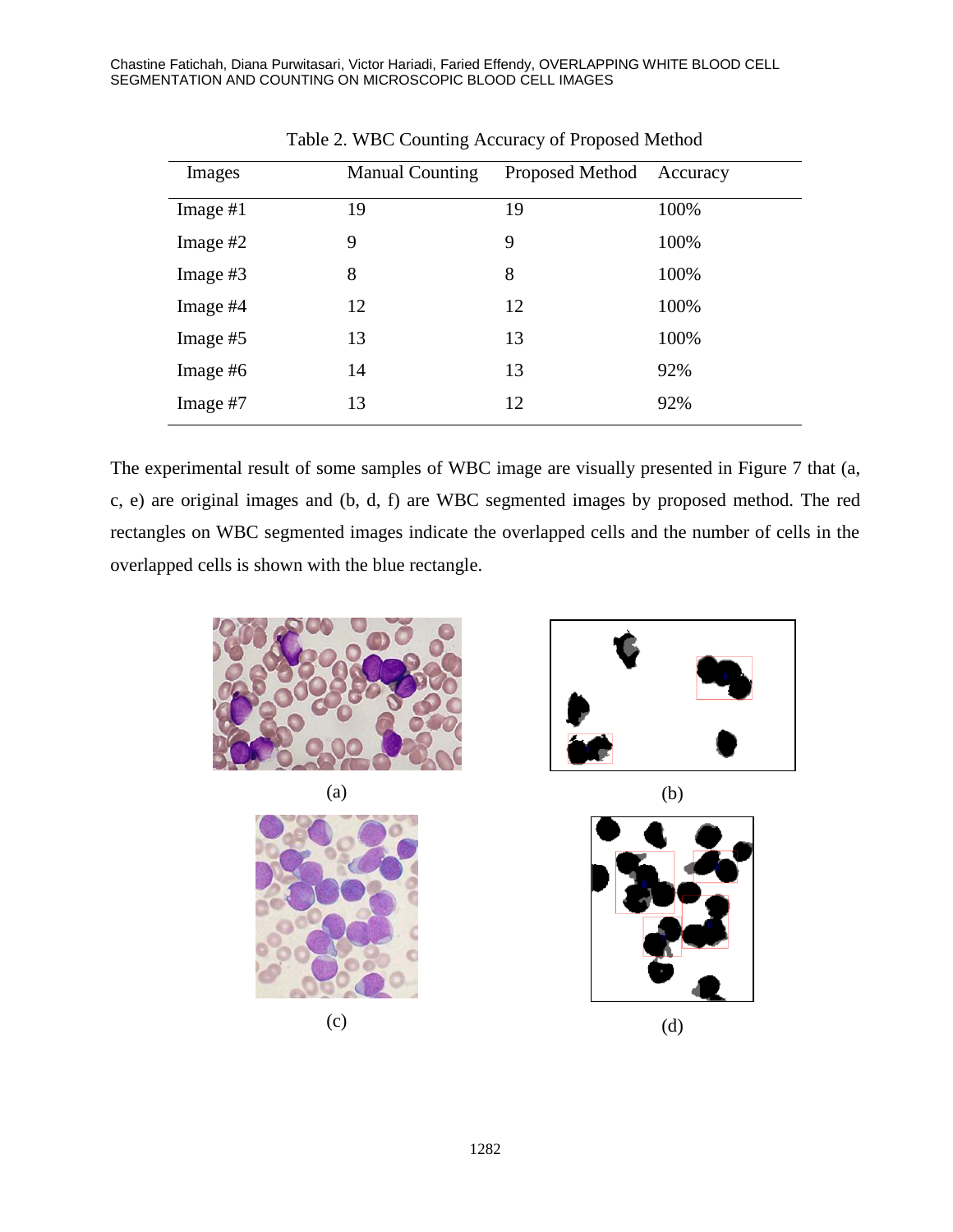

Figure 7. The experimental results of WBC Segmentation on Microscopic Blood Cell Image (a, c, e) original images (b, d, f) WBC segmented images by proposed method

#### V. CONCLUSIONS

Overlapping cells identification on microscopic blood cell images is proposed for increasing the accuracy of white blood cell segmentation. The accurate identification of overlapping cells can increase the accuracy of cell counting system for diagnosing diseases The overlapping cells have different characteristic such as area and shape with a single cell of microscopic cell images therefore the overlapping cell identification based on geometric feature is preferred. The proposed scheme for white blood cell segmentation are divided three process i.e. nucleus segmentation, overlapped cell identification, and cytoplasm segmentation. The first process is nucleus segmentation because easier to identify the location of white blood cell and overlapped cell using the nucleus. Based on the statistical analysis, the overlapped cells are larger and more oval than the single cells. Therefore the geometry features such as area and eccentricity are used in this paper to identify the overlapping cells. After identify the nucleus and overlapped cells, the final process is cytoplasm segmentation. The final result of white blood cell segmentation is combination the result of nucleus segmentation with identified overlap cell and the result of cytoplasm segmentation

To evaluate the performance of WBC image segmentation, the 7 samples of the microscopic blood cell image samples are used. The segmentation results from the proposed method are compared with manually segmented images. The manually segmented image is considered to be the correct segmentation result. As a result, the proposed method identifies and counts the number of overlapping cells similar with manual white blood cell counting. In addition, the proposed method segment nucleus and cytoplasm of white blood cell with average of accuracy 85.22% and 70.27%

1283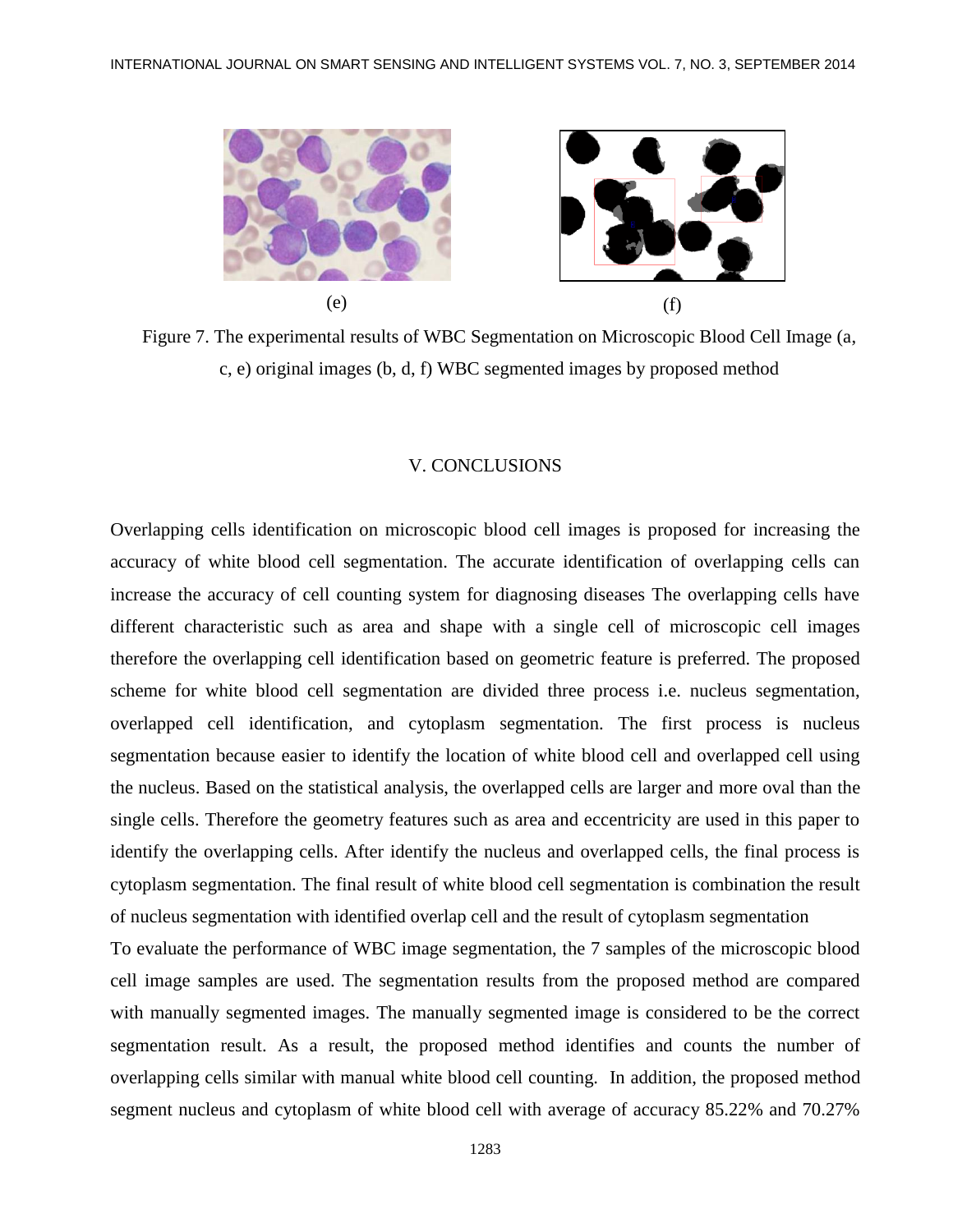from the manual segmented respectively. For future work, the results can be extended to separate the identified overlapping cell therefore it can applied for differential white blood cell counting for diagnosing diseases.

The WBC image segmentation is the most important task for WBC classification in the automatic WBC different counting system. High accuracy results of WBC image segmentation are needed to get the best performance of WBC classification for WBC type differential counting.

# **Acknowledgements**

This work is supported by the Directorate General of the Ministry of Higher Education, Indonesia through University Research Scheme. This work is supported by Institut Teknologi Sepuluh Nopember.

# REFERENCES

- [1] Eom, S., Kim, S., Shin, V., and Ahn, B., Leukocyte Segmentation in Blood Smear Images Using Region-Based Active Contours, Lectures Notes in Computer Science, LNCS(4179), pp.867-876, 2006.
- [2] Fatichah, C., Tangel, M.L., Widyanto, M.R., Dong, F., Hirota, K., Interest-Based Ordering for Fuzzy Morphology on White Blood Cell Image Segmentation, Journal of Advanced Computational Intelligence and Intelligent Informatics, Vol. 16, No. 1, pp. 76-86, 2012.
- [3] Yongjin, Y., Xinmei, Z., Zhongfan, X., Research of Image Pre-processing Algorithm Based on FPGA, International Journal On Smart Sensing And Intelligent Systems Vol. 6, No. 4, pp. 1499 – 1515, September 2013.
- [4] Case, M., Micheli, M., Arroyo, D., Hillard, J., Kocanda, M., Ultrasonic Blood Flow Sensing Using Doppler Velocimetry, International Journal on Smart Sensing And Intelligent Systems Vol. 6, No. 4, pp.1298-1316, September 2013.
- [5] Zhang, D., Xue, Y., Ye, X., and Li, Y., Research on Chips' Defect Extraction Based on Image-Matching, International Journal on Smart Sensing And Intelligent Systems Vol. 7, No. 1, pp.321-336, Maret 2014.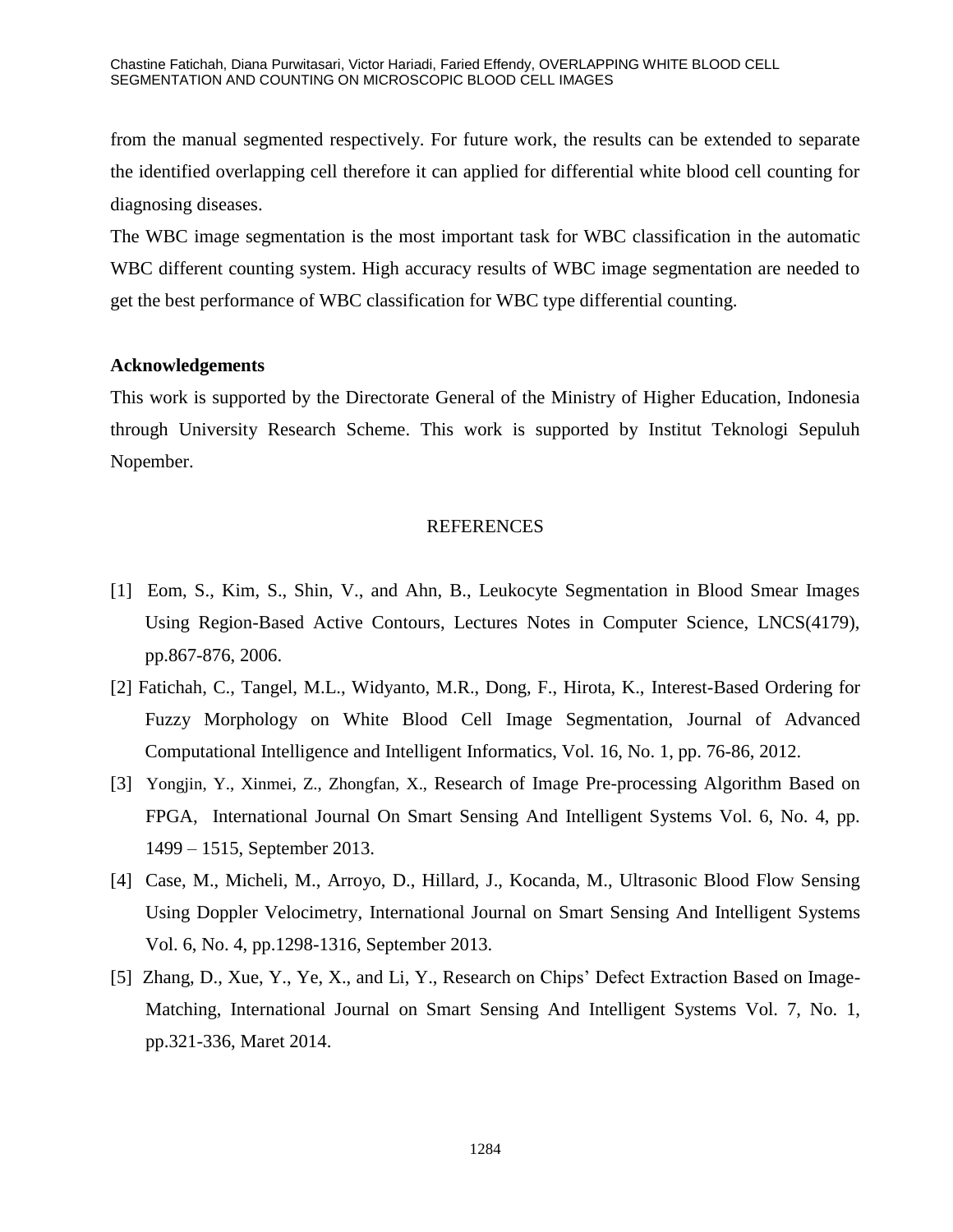- [6] Archana S. Ghotkar and Dr. Gajanan K. Kharate, Study Of Vision Based Hand Gesture Recognition Using Indian Sign Language, International Journal On Smart Sensing And Intelligent Systems Vol. 7, No. 1, pp. 96-115, Maret 2014.
- [7] Theera-Umpon, N., White Blood Cell Segmentation and Classification in Microscopic Bone Marrow Images, Springer-Verlag Berlin Heidelberg, pp. 787-796, 2005.
- [8] Yang, L., Meer, P., and Foran, D. J., Unsupervised Segmentation Based on Robust Estimation and Color Active Contour Models, IEEE Transaction on Information Technology in Biomedicine, Vol. 9, No. 3, pp. 475-86, 2005.
- [9] Leopoldo, C., Altamirano, Gonzales, J. A., Diaz, R., and Guichard, J. S., Segmentation of Bone Marrow Cell Images for Morphological Classification of Acute Leukemia, Proceedings of the Twenty-Third International Florida Artificial Intelligence Research Society Conference (FLAIRS) , 2010.
- [10] Dorini, L. B., Minetto, R., and Leite, N. J., White blood cell segmentation using morphological operators and scale-space analysis, Brazilian Symposium on Computer Graphics & Image Processing (SIBGRAPI), pp. 294-304, 2007.
- [11] Nasr-Isfahani, S., Mirsafian, A., Masoudi-Nejad., A., A New Approach for Touching Cells Segmentation, International Conference on BioMedical Engineering and Informatics, pp. 816- 820, 2008.
- [12] Cloppet, F., and Boucher, A., Segmentation of overlapping/aggregating nuclei cells in biological images, ICPR, pp. 1- 4, 2008.
- [13] Danˇek, O., Matula, P., Ortiz-de-Sol´orzano, C., Mu˜noz-Barrutia, A., Maˇska1, M., and Kozubek, M., Segmentation of Touching Cell Nuclei Using a Two-Stage Graph Cut Model, Springer-Verlag Berlin Heidelberg LNCS 5575, pp. 410–419, 2009.
- [14] Jung, C., Kim, C., Chae, S.W., Oh, S., Unsupervised Segmentation of Overlapped Nuclei Using Bayesian Classification, IEEE Transactions on Biomedical Engineering, Vol. 57, No. 12, pp. 2825-2831, 2010.
- [15] Deng, T. and Heijmans, H., Grey-scale Morphology Based on Fuzzy Logic, Journal of Mathematical Imaging and Vision, Springer Netherlands, vol. 16, no. 2, pp. 155-171, 2002.
- [16] Hanbury, A. and Serra, J., Mathematical Morphology in the HLS Colour Space, Proceedings of the 12th BMVC British Machine Vision Conference, vol. II, pp. 451-460, 2001.
- [17] Asano, A., 2008, Granulometry and skeleton, Pattern Information Processing Session 9.